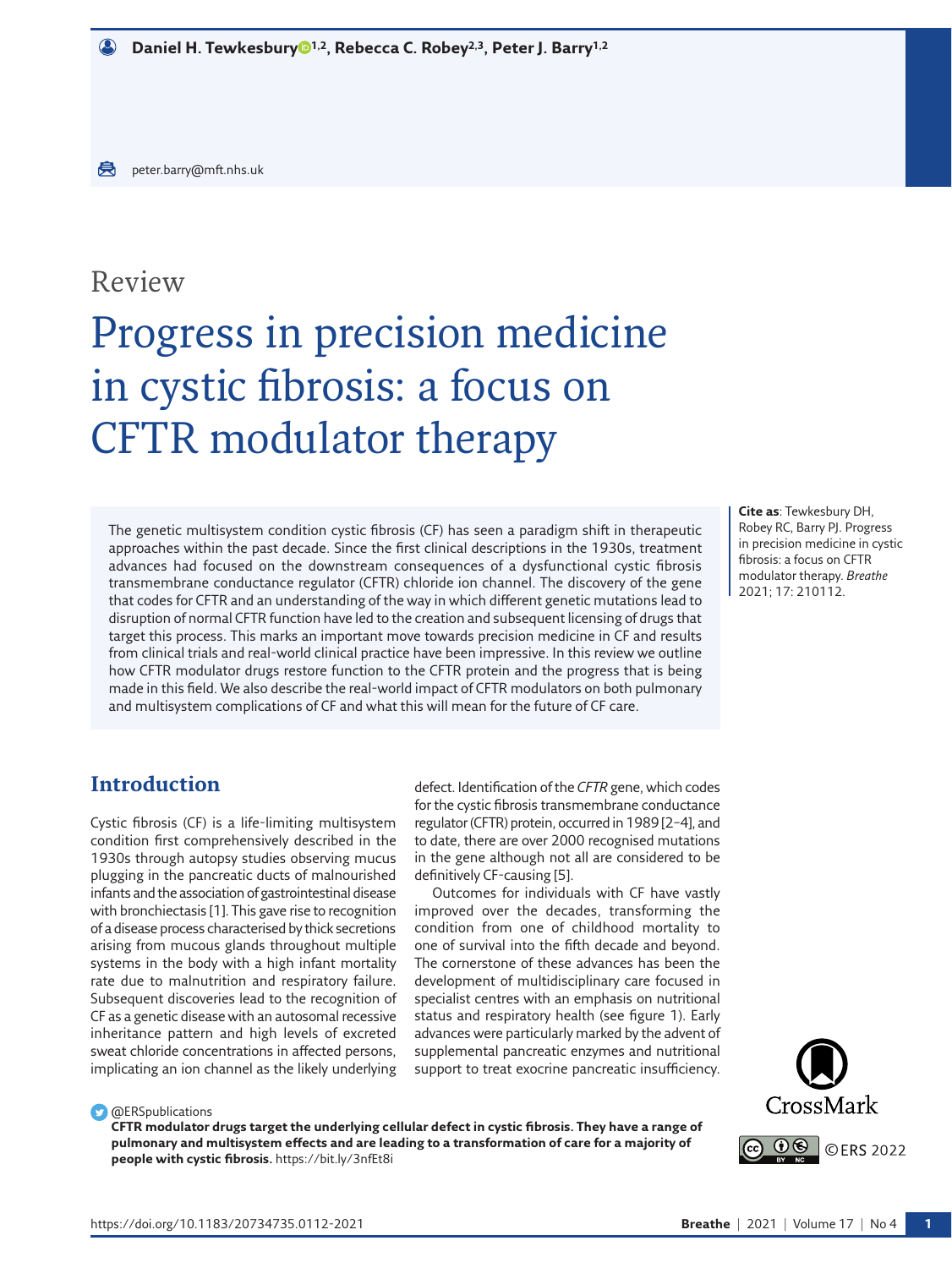

<span id="page-1-0"></span>**Figure 1** *Timeline of treatment advances in CF.*

Subsequently, as respiratory disease became more manifest, focused antibiotic therapy and airway clearance techniques were used to facilitate treatment of bronchiectasis and airways chronically infected with pathogens such as *Pseudomonas aeruginosa*.

The above treatments were similar in that they all targeted the consequences of end-organ damage resulting from the dysfunctional protein product of gene mutations. In the late 1980s the *CFTR* gene was identified, and further work elucidated the role of the CFTR protein as an ATP-binding cassette (ABC) transporter-class ion channel. Research efforts focused on examining the individual consequences of each specific genetic mutation on the protein product, with four mutation classes initially described in 1993 [\[6\]](#page-10-4). Currently, there are broadly six classes of mutations which have been proposed [[7](#page-10-5)]. Understanding the mechanism underlying protein dysfunction for each individual genetic mutation and indeed class provided targets for researchers to focus efforts on restoring function to the protein and thereby aiming to treat the root cause of CF, in turn carrying with it the hope that such an intervention would be accompanied by true disease modification. This review highlights the transformation of CF therapeutics into an era of precision medicine and will focus on progress to date and the clinical outcomes described in clinical practice.

# **The** *CFTR* **gene and CFTR protein**

The *CFTR* gene is located on chromosome 7, consisting of 27 coding exons spanning over 250 kb. This gene codes to produce the CFTR protein which is expressed at the surface of epithelial cells. The CFTR protein is a member of the ABC transporter proteins and consists of two membrane spanning domains, two cytosolic nucleotide-binding domains and a regulatory (R) domain which contains phosphorylation sites. The CFTR protein functions predominantly as a chloride and bicarbonate channel, although it has roles in transporting other ions and modifying the function of other ion transporters. Ultimately, this positions CFTR as a crucial regulator of transepithelial fluid and electrolyte transport and dysfunction of the protein can lead to dehydrated liquid layers predisposing airways to chronic infection and bronchiectasis alongside other manifestations such as pancreatic insufficiency and liver disease.

There have been over 2000 mutations described in the *CFTR* gene although not all have been determined to disrupt protein function sufficiently to be considered "disease-causing". Other mutations have been determined to be of "varying clinical consequence" (VCC) due partially to altered penetrance and expressivity and may cause disease in certain individuals. Notwithstanding this, the most common CFTR mutations have been well described and furthermore the molecular consequences of these mutations have been better understood [\(figure 2](#page-2-0)).

Mutations can be broadly grouped into classes according to the way in which CFTR activity is disrupted. Class I includes nonsense and frameshift mutations leading to the creation of premature stop codons (PTCs) which result in no functional CFTR being created within cells. Class II mutations (the most common being *Phe508del*) result in abnormal CFTR protein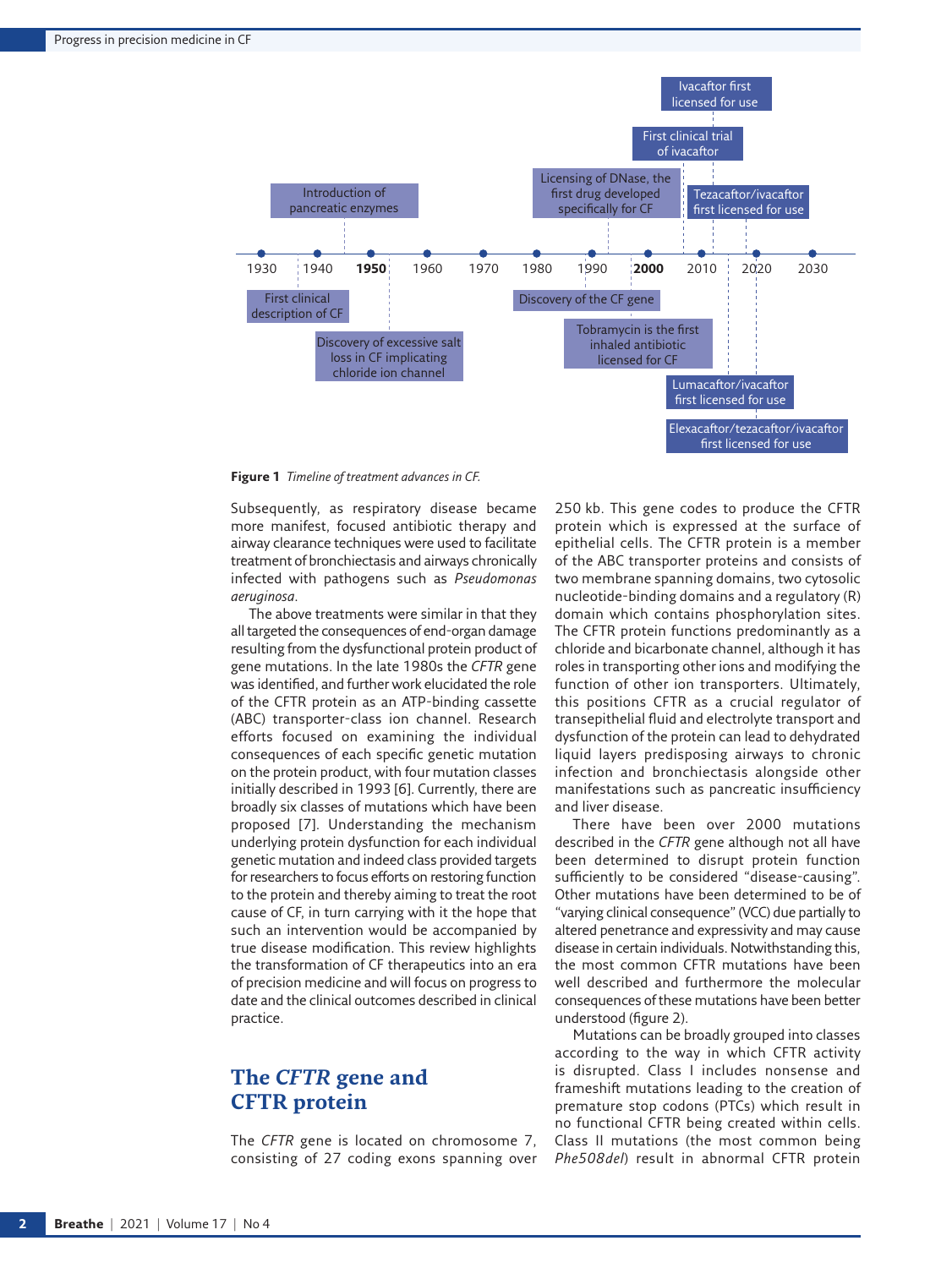

<span id="page-2-0"></span>**Figure 2** *Mechanisms by which mutations in the CF gene can disrupt normal CFTR function.*

processing leading to intracellular protein degradation. Class III mutations, often referred to as "gating" mutations, result in protein correctly transported to the cell surface but with a defective channel opening. Class IV–VI mutations result in CFTR being expressed at the cell surface but exhibiting reduced function because of altered conductance of the channel (class IV), reduced quantity at the cell surface (class V) or an unstable protein (class VI). Although useful to understand the consequences of individual mutations, this classification is not definitive with many mutations leading to defects of more than one class thereby requiring more than one defect to be targeted if efforts at restoring function are to be realised [\[8](#page-10-6)]. Certain generalisations can be made about mutations belonging to certain classes. Individuals homozygous for mutations denoted to be classes I–III will usually have a more severe phenotype with relatively little, if any, functioning CFTR protein. Individuals who carry at least one mutation in class IV–VI will often present with a less severe phenotype, often having pancreatic sufficiency and historically a later age at diagnosis. A further development of this has been the utilisation of the terms "minimal function" (MF) and "residual function" which incorporate the level of CFTR function. With regard to MF mutations, this terminology is also used to denote that these mutations are not responsive to current licensed modulator therapy.

# **Approaches to precision medicine in CF**

Since the discovery of the *CFTR* gene in 1989 and with the development of better understanding of function of the CFTR protein, researchers have focused on restoring functional CFTR protein. Fundamentally this can occur in a number of ways: 1) by restoring a functional gene into epithelial cells, 2) by repairing the gene defect using gene editing strategies, 3) by using medications to enable ribosomes to "ignore" specific genetic mutations, 4) RNA-based therapies to either deliver CFTR-encoding mRNA or alternative approaches to either suppress mutant RNA or repair RNA, 5) the use of small molecules to enhance or restore function to aberrant protein, and 6) the use of medications to enhance or suppress the activity of alternative ion channels to negate the effect of CFTR dysfunction. While progress has been made in all fields the progress in the use of small molecules to restore function to aberrant protein has, up to this point, surpassed other approaches with a number of compounds now in everyday clinical use ([table](#page-3-0) 1). Approximately 90% of individuals with CF worldwide will harbour at least one gene that produces aberrant protein which can be targeted by a new class of small molecules known as CFTR modulators.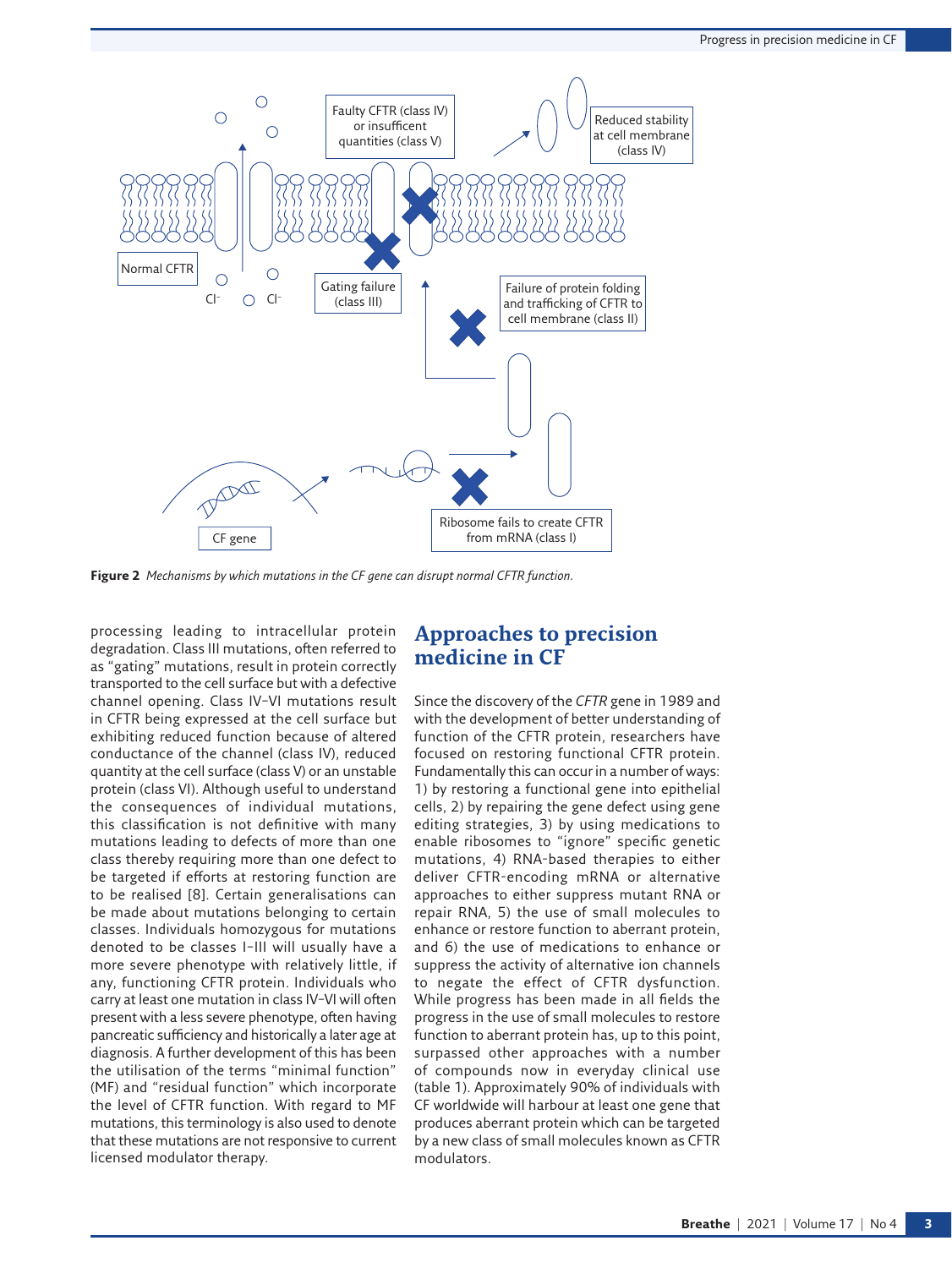| <b>Modulator</b>                     | Year of EMA licensing Age group |                                   | <b>Genetics</b>                                                      |
|--------------------------------------|---------------------------------|-----------------------------------|----------------------------------------------------------------------|
| <b>Ivacaftor</b>                     | 2012                            | $\geq$ 6 years                    | Heterozygous G551D                                                   |
|                                      | 2014                            | $\geq$ 6 years                    | Heterozygous for additional gating mutations <sup>#</sup>            |
|                                      | 2015                            | $\geq$ 2 years<br>$\geq$ 18 years | As above<br>Heterozygous R117H                                       |
|                                      | 2018                            | $\geq$ 12 months                  | Heterozygous for gating mutations <sup>#</sup>                       |
|                                      | 2019                            | $>6$ months                       | As above                                                             |
|                                      | 2020                            | $\geq$ 4 months                   | Heterozygous R117H<br>Heterozygous for gating mutations <sup>#</sup> |
| Lumacaftor/ivacaftor                 | 2015                            | $\geq$ 12 years                   | Homozygous Phe508del                                                 |
|                                      | 2017                            | $\geq$ 6 years                    | As above                                                             |
|                                      | 2018                            | $\geq$ 2 years                    | As above                                                             |
| Tezacaftor/ivacaftor                 | 2018                            | $\geq$ 12 years                   | Homozygous Phe508del or Phe508del+residual function<br>mutation      |
|                                      | 2020                            | $\geq$ 6 years                    | As above                                                             |
| Elexacaftor/<br>tezacaftor/ivacaftor | 2020                            | $\geq$ 12 years                   | Homozygous Phe508del or Phe508del+minimal function<br>mutation       |
|                                      | 2021                            | $\geq$ 12 years                   | Heterozygous Phe508del                                               |

<span id="page-3-0"></span>**Table 1** *CFTR modulators licenced for use by the European Medicines Agency (EMA)*

#: G551D, G1244E, G1349D, G178R, G551S, S1251N, S1225P, S549N, S549R. ¶: P67L, R117C, L206W, R352Q, A455E, D579G, 711+3A>G, S945L, S977F, R1070W, D1152H, 2789+5G>A, 3272-26A>G, 3849+10kbC>T.

## **CFTR modulators**

High-throughput screening was used to identify compounds that could improve protein function in *in vitro*models. This has led to the development of small molecules known as CFTR modulators which are an orally bioavailable class of compounds targeting separate aspects of CFTR protein dysfunction [[9](#page-10-7)]. These compounds can be grouped according to their function: potentiators, correctors, stabilisers, and amplifiers. A significant advantage of these therapies being orally bioavailable is that restoration of function occurs in a systemic manner and can address some of the multisystem consequences of CF.

#### **Potentiators**

CFTR potentiators act by increasing the probability that the CFTR chloride channel is in an "open" state, thereby increasing passage of chloride ions through the channel. This mechanism of action requires the presence of CFTR protein on the cell surface. The *Gly551Asp* mutation is the archetypal mutation in class III and CFTR potentiators were first tested in individuals heterozygous for this mutation and another CF-causing mutation.

The phase 2 study of ivacaftor (VX-770) in 39 subjects established safety of this compound and also provided encouraging data regarding efficacy with increases in lung function and quality of life [[10\]](#page-10-8). Importantly, by evaluating the effect of these compounds on sweat chloride levels it could be established that these findings resulted from partial restoration of CFTR protein function, as sweat chloride is an important biomarker of CFTR protein function. Subsequent clinical trials showed a marked improvement in forced expiratory volume in 1 s (FEV<sub>1</sub>), body mass index (BMI) and quality of life, achieving outcomes previously unreported in CF clinical trials (see [table 2\)](#page-4-0) [\[11\]](#page-10-9). On the basis of these results, ivacaftor was licensed in the European Union and USA in 2012 for individuals with CF 12 years and older who carry at least one copy of the *Gly551Asp* mutation.

Studies with ivacaftor were conducted to explore its use in other mutations causing CF. Due to its noted effects *in vitro* on wild-type CFTR, it followed that its use could be expanded to improve function of CFTR protein which was limited due to other CF-causing mutations [\[11](#page-10-9)]. *In vitro* models suggested that a subset of individuals carrying the most common *CFTR* mutation *Phe508del* may also respond to ivacaftor, although theoretically it was believed to be unlikely to translate to clinical benefit as the major defect conferred by this mutation is of processing and trafficking with very little protein reaching the cell surface. Flume *et al*. [\[12](#page-10-10)] confirmed this suspicion in a phase 2b study in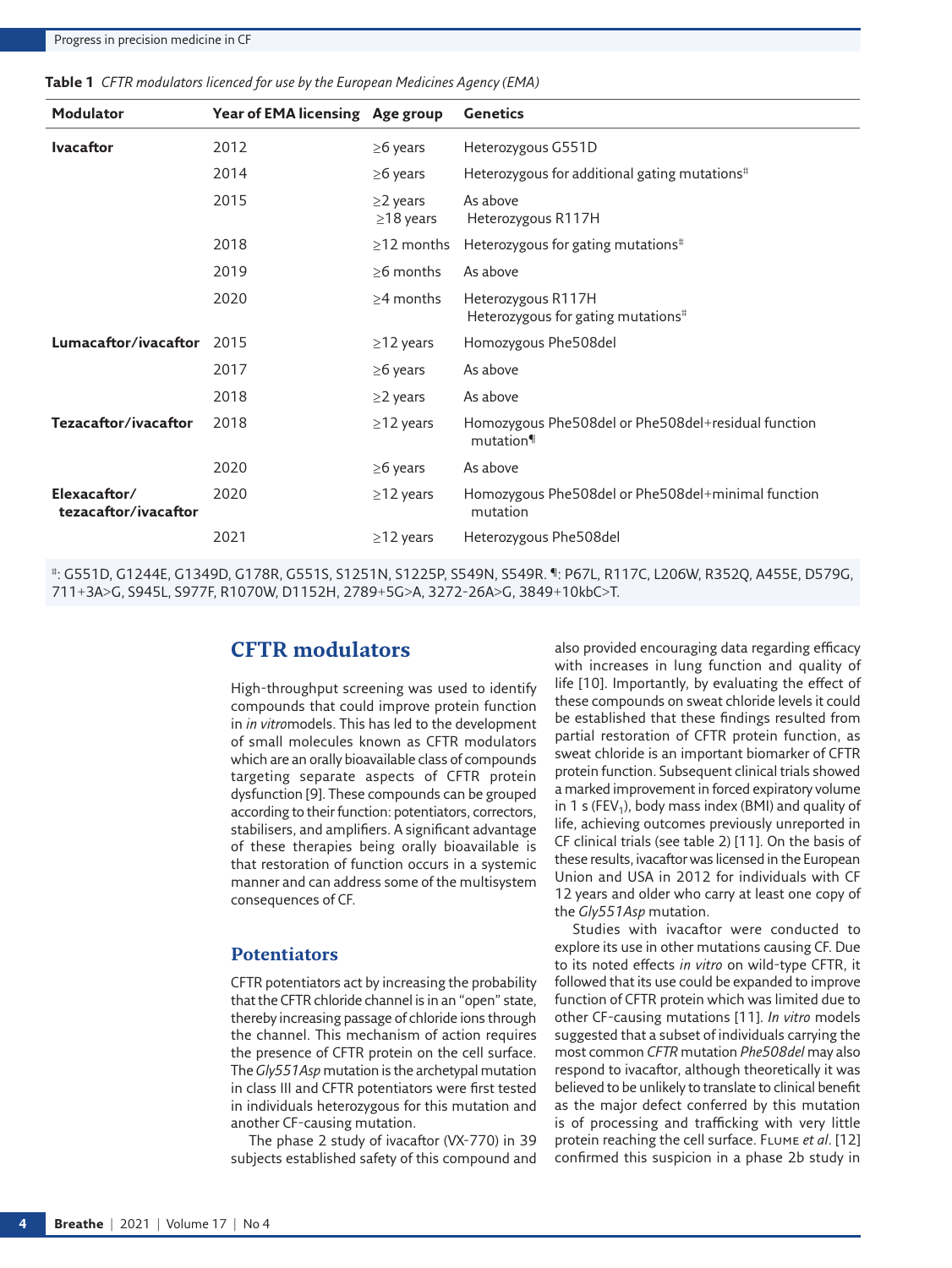|                                                                          | <b>Participants</b>                                                    | Absolute change in<br>$ppFEV1$ from baseline | Change in<br>exacerbation rate |
|--------------------------------------------------------------------------|------------------------------------------------------------------------|----------------------------------------------|--------------------------------|
| <b>DNase (Fuchs et al. [52], 1994)</b>                                   | $\geq$ 5 years<br>ppFVC > 40%                                          | 5.8% (24 weeks)                              | 28% reduction                  |
| Nebulised tobramycin (RAMSEY et al. [53], 1999)                          | $\geq$ 6 years<br>ppFEV <sub>1</sub> 25-75%                            | 5% (20 weeks) <sup>#</sup>                   | 26% reduction                  |
| Azithromycin (SAIMAN et al. [54], 2003)                                  | $\geq$ 6 years<br>ppFEV <sub>1</sub> $\geq$ 30%                        | 4.4%                                         | Hazard ratio 0.65              |
| Hypertonic saline (ELKINS et al. [55], 2006)                             | $\geq$ 6 years<br>ppFEV <sub>1</sub> $\geq$ 40%                        | 3.2% (4 to 48 weeks)                         | 56% reduction                  |
| Nebulised aztreonam (McCoy et al. [56], 2008)                            | $\geq$ 6 years<br>ppFEV <sub>1</sub> 25-75%                            | 6.3% (4 weeks)                               | 45% reduction                  |
| Nebulised levofloxacin (ELBORN et al. [57], 2015)                        | $\geq$ 12 years<br>ppFEV <sub>1</sub> 25-85%                           | 0.1% (4 weeks)                               | 10.5% reduction                |
| Ivacaftor (RAMSEY et al. [11], 2011)                                     | $\geq$ 12 years<br>ppFEV <sub>1</sub> 40-90%<br>At least one Gly551Asp | 10.1% (4 weeks)                              | 55% reduction                  |
| Elexacaftor/tezacaftor/ivacaftor (MIDDLETON<br><i>et al.</i> [29], 2019) | $\geq$ 12 years<br>ppFEV <sub>1</sub> 40-90%<br>Phe508del MF           | 13.8% (4 weeks)                              | 63% reduction                  |

<span id="page-4-0"></span>**Table 2** *Clinical outcomes from major clinical trials in CF*

ppFEV<sub>1</sub>: percentage predicted forced expiratory volume in 1 s; ppFVC: percentage predicted forced vital capacity. #: approximated using data from supplementary appendix on absolute change in ppFEV<sub>1</sub> rather than change from baseline.

individuals homozygous for this mutation which demonstrated a minor change in sweat chloride, but no appreciable clinical benefit meaning that alternative strategies would be required to address this mutation and provide therapeutic options for the majority of people with CF (PwCF).

Clinical trials in PwCF carrying other mutations, however, did confirm the utility of ivacaftor in individuals who have protein on the cell surface. An 8-week trial of ivacaftor in PwCF 6 years and older carrying a class III ("gating") mutation other than *Gly551Asp* demonstrated substantial efficacy, which was similar to that of the original pivotal trials [\[13\]](#page-10-11). A clinical trial for individuals heterozygous for the mutation *Arg117His* provided mixed results with the overall data failing to demonstrate efficacy in terms of lung function, although in a prespecified subset analysis of adult subjects, ivacaftor therapy led to significant and clinically relevant improvements [\[14](#page-10-12)]. This apparent anomaly may have been due to the numbers in the trial and the relative outcomes for individuals may have placed an undue influence on outcome, but it should also be noted that this mutation is one associated with varying clinical consequences and may not be disease causing in all individuals.

Ivacaftor has been licensed according to the results of these trials with subsequent clinical trials in younger age groups now extending the licence to infants as young as 4 months old in Europe. It is notable that there is a discrepancy in licensing in different regions with a larger number of mutations licensed for ivacaftor in the USA, where the US Food and Drug Administration approved this compound based on results from *in vitro* studies [\[15\]](#page-10-13).

A deuterated form of ivacaftor (deutivacaftor) demonstrates increased stability compared with ivacaftor [\[16\]](#page-10-14) and would allow recipients to take a potentiator once daily. Results from phase 2 trials comparing efficacy and safety profiles have yet to be reported. Other potentiators, such as ABBV-974, have also been shown to potentiate CFTR to a similar degree to ivacaftor but with no additional or synergistic effects, suggesting a common mechanism [\[17](#page-10-15)]. A further potentiator, ABV-2451 (previously GLPG-2451), has completed phase 1 trials but formal results are not currently published.

CFTR potentiators may even have use outside the realm of CF. The novel potentiator QBW251 (icenticaftor) demonstrated modest improvements in lung function for CF adults with class III or class IV mutations [\[18](#page-10-16)], but has also been trialled in COPD to target cigarette smoke-induced CFTR dysfunction. In phase 2 trials, COPD patients treated with icenticaftor demonstrated some improvements in FEV<sub>1</sub> and sputum bacterial colonisation [[19\]](#page-10-17), highlighting acquired CFTR dysfunction as a novel therapeutic target in COPD.

#### **Correctors**

The need to expand the applicability of CFTR modulator drugs to more PwCF (most notably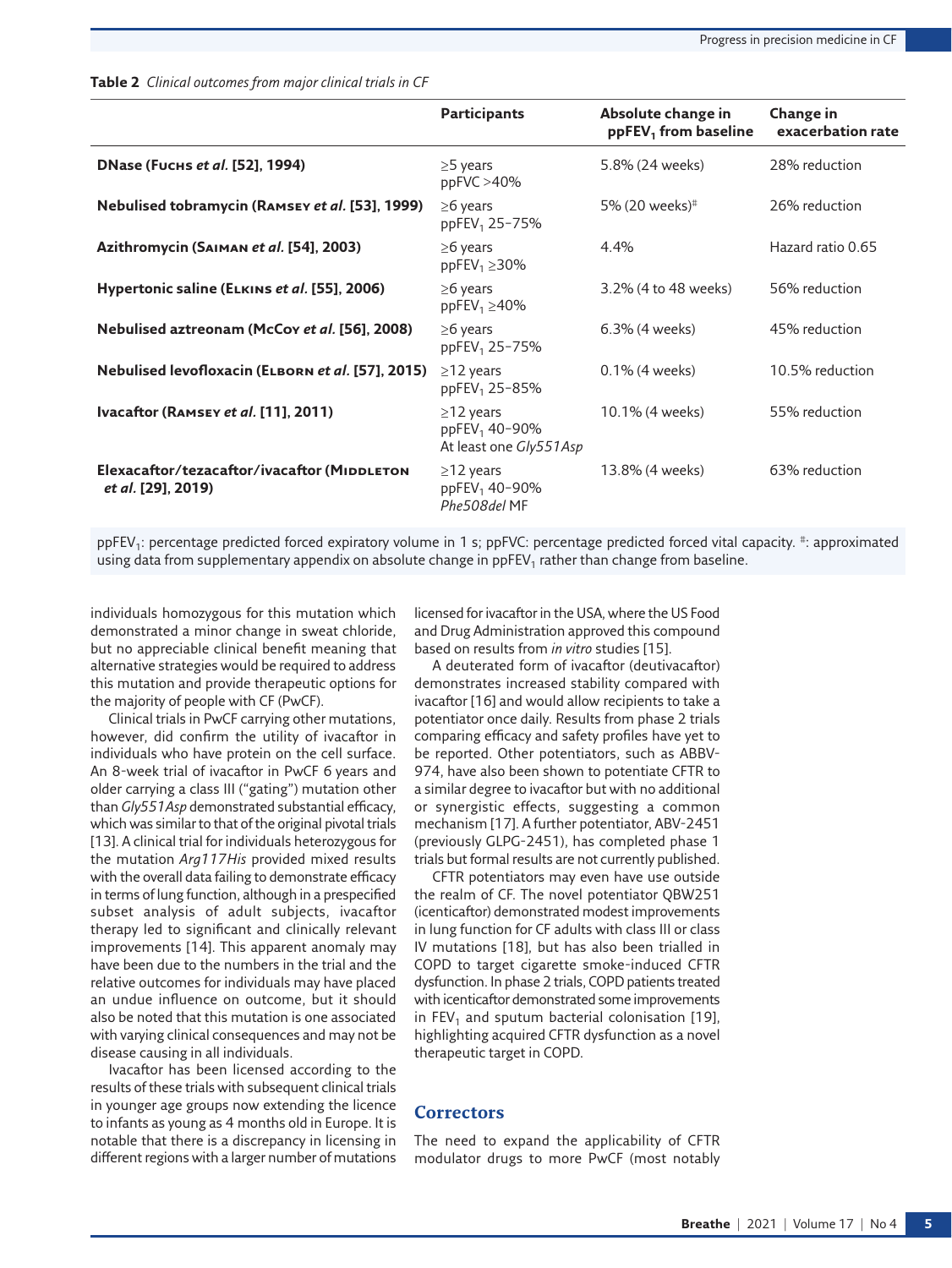those carrying the *Phe508del* mutation) led to the development of a further class of CFTR modulators. CFTR correctors target abnormal protein folding and improve CFTR expression at the surface membrane. Several potential corrector compounds were identified by high-throughput screening that partially corrected for the abnormal protein folding and trafficking caused by *Phe508del*, although many were found to be unsuitable for clinical practice due to cytotoxicity [[20](#page-10-19)]. Lumacaftor demonstrated an ability to restore CFTR function in *Phe508del* expressing cells [[21](#page-10-20)] and was the first corrector to be licensed for use (in combination with ivacaftor) in 2015 after demonstrating a modest improvement in  $FEV<sub>1</sub>$  as well as a significant reduction in pulmonary exacerbation rate for individuals homozygous for *Phe508del* in clinical trials [\[22](#page-10-21)]. Challenges with the use of lumacaftor existed, however, due to its potential for drug–drug interactions (notably with the oral contraceptive pill) and also some concerns regarding adverse respiratory symptoms, particularly in individuals with lower lung function.

The corrector tezacaftor was developed with the objective of improved pharmacokinetics and tolerance. In the pivotal phase 3 trial, when combined with ivacaftor, comparable clinical outcomes to lumacaftor/ivacaftor in *Phe508del* homozygotes were demonstrated [[23](#page-10-22)]. This dual combination therapy was also further studied in individuals heterozygous for the *Phe508del* mutation and different classes of other mutations. In individuals heterozygous with a MF mutation the combination failed to result in clinical efficacy suggesting that this dual combination was insufficient to confer benefits for those carrying a single *Phe508del* allele and determining the need for further compounds to improve efficacy [\[24\]](#page-10-23). Similarly, in those heterozygous for a "gating" mutation, a phase 3 randomised controlled clinical trial did not report on improvements over and above those experienced with ivacaftor monotherapy [[25\]](#page-10-24). In contrast, a phase 3 crossover trial looking at the effects of ivacaftor and tezacaftor/ivacaftor on individuals heterozygous for a residual function mutation did identify a benefit with ivacaftor monotherapy and a statistically significant improvement with the addition of tezacaftor [[26](#page-10-25)]. Importantly, in individuals who had stopped lumacaftor/ivacaftor secondary to adverse events, tezacaftor/ivacaftor was well tolerated and associated with modest clinical benefit indicating a superior tolerability of this dual combination therapy [\[27](#page-10-26)].

More recently, tezacaftor/ivacaftor has been combined with a further corrector (elexacaftor) that improves CFTR protein folding and trafficking *via* different mechanisms. Clinical trials for elexacaftor/ tezacaftor/ivacaftor demonstrated a marked improvement in percentage  $FEV<sub>1</sub>$  at 24 weeks as well as a significant reduction in sweat chloride concentrations, pulmonary exacerbation rate and improvement in quality-of-life scores [[28](#page-10-27)–[30](#page-10-28)]. As one trial included individuals heterozygous for a MF mutation these results meant the goal of developing highly efficacious therapy for the vast majority of individuals who carry at least one copy of the *Phe508del* mutation was realised. The substantial clinical improvements reported exceeded any seen in previous trials of CF medications (see [table 2](#page-4-0)). A phase 3 trial has also demonstrated an additional benefit with this triple compound over and above that of either ivacaftor monotherapy or tezacaftor/ ivacaftor therapy for individuals who carry either a "gating" or residual function mutation on their second allele [\[31\]](#page-10-29).

Several other correctors have demonstrated an ability to restore functional expression of CFTR and are undergoing evaluation in clinical trials. These include correctors developed by Abbvie/ Galapagos such as ABBV-2222 (galicaftor) which was shown to enhance CFTR activity in individuals homozygous for *Phe508del* or heterozygous with a gating mutation, although this did not translate to improvements in clinical end-points [[32](#page-11-6)]. Trials are in progress to evaluate galicaftor in combination with other modulators, as well as trials evaluating other "third-generation" correctors such as PTI-801 (posenacaftor) and VX-121.

#### **Stabilisers**

In addition to disrupted trafficking of CFTR to the cell membrane, *Phe508del* also results in reduced stability at the cell membrane. So called "stabilisers" target class VI mutations as well as *Phe508del* by aiming to improve stability of CFTR at the membrane. Several methods have demonstrated an ability to improve CFTR stability *in vitro* including hepatocyte growth factor [\[33\]](#page-11-7), activation of exchange factor directly activated by cAMP 1 [\[34\]](#page-11-8), and inhibition of S-nitrosoglutathione reductase [[35](#page-11-9)]. Cavosonstat is a stabiliser that works through inhibition of S-nitrosoglutathione reductase; however, in phase 2 clinical trials it did not demonstrate any improvement in lung function or sweat chloride concentration when combined with lumacaftor/ivacaftor [\(ClinicalTrials.gov](https://ClinicalTrials.gov) identifier: NCT02589236) or ivacaftor (NCT02724527) and clinical development was halted.

### **Amplifiers**

Finally, amplifiers aim to target CFTR dysfunction by increasing mRNA stability and therefore increasing the number of CFTR proteins synthesised and enhancing translation. Although they do not target specific mutation classes, they are only effective against mutations where either a functioning or modifiable CFTR protein is produced, meaning that they would have little effectiveness in class I mutations for example. Compounds such as nesolicaftor have demonstrated an ability to increase expression of CFTR [[36](#page-11-10)] and trials are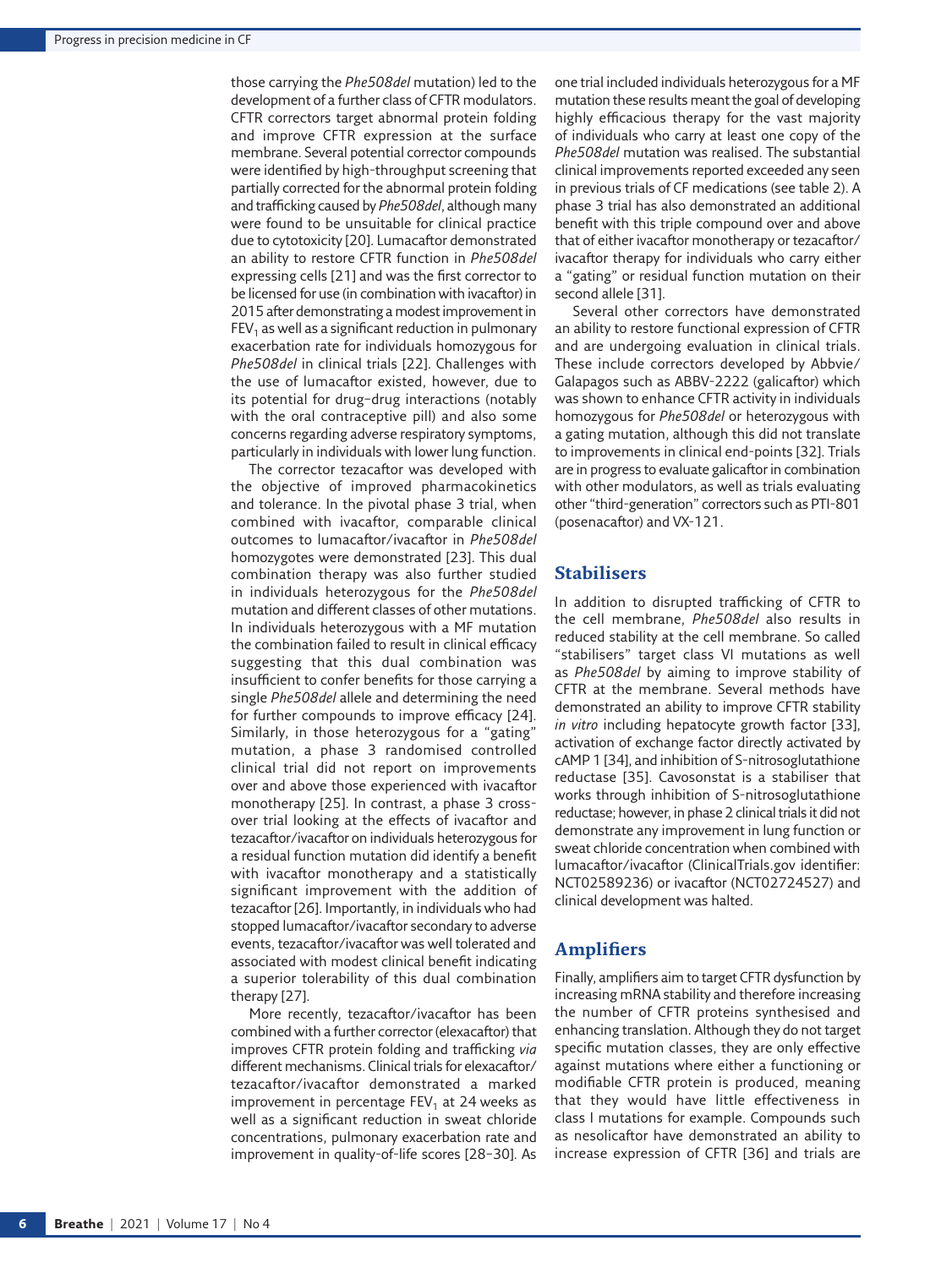underway to evaluate clinical effectiveness, either when combined with other amplifier compounds ([ClinicalTrials.gov](https://ClinicalTrials.gov) identifier: NCT03500263) or modulators from different classes (such as tezacaftor/ivacaftor; NCT03591094).

# **Outcomes with CFTR modulators**

#### **Acute pulmonary effects**

The initial trials of modulators focused primarily on their pulmonary effects, as progressive loss of lung function and respiratory exacerbations are the predominant source of morbidity and mortality in CF. Moreover, lung function tests and respiratory exacerbations provide useful, specific, measurable and quantifiable end-points for clinical trial outcomes and have been determined by licensing authorities as the key outcomes of interest. In the landmark trial in individuals heterozygous for *Gly551Asp*, ivacaftor monotherapy resulted in an improvement from baseline of around 10 percentage points in the  $ppFEV<sub>1</sub>$  after 24 weeks of treatment [\[11](#page-10-9)]. This treatment effect was apparent just 15 days after initiating therapy and was sustained at 48 weeks. In addition, therapy led to a 55% reduction in pulmonary exacerbations over the 48-week study period, and a clinically significant improvement in scores on the respiratory symptoms domain of the Cystic Fibrosis Questionnaire-revised (CFQ-R; a widely used, standardised scale used to measure the effect of symptoms on patients' quality of life) [\[11\]](#page-10-9).

The results with dual combination therapy were encouraging, particularly with relation to the reported reduction in pulmonary exacerbation events. However, the limited efficacy in comparison to what had been previously witnessed in the subset of individuals carrying mutations responsive to ivacaftor monotherapy underlined the need for further drug development. The results of trials of triple therapy have been considered to realise the hope that effective treatment could be achieved for the vast majority of PwCF.

Elexacaftor/tezacaftor/ivacaftor resulted in an improvement in  $ppFEV<sub>1</sub>$  of 14 points at 24 weeks *versus* placebo in *Phe508del* heterozygotes [\[29](#page-10-18)], and 10-point improvement at 4 weeks *versus* tezacaftor/ivacaftor in *Phe508del* homozygotes [[28](#page-10-27)]. Furthermore, elexacaftor/tezacaftor/ ivacaftor led to a 63% lower annualised rate of pulmonary exacerbations and a dramatic 20-point improvement in CFQ-R respiratory domain score *versus* placebo in *Phe508del* heterozygotes [\[29](#page-10-18)]. Increasing numbers of observational studies of these compounds in clinical practice are also encouraging. Substantial improvements in lung function have been witnessed in cohorts of patients with severe baseline lung disease who would have been considered too "unwell"

to participate in clinical trials. Case series have observed a reduction in the need for noninvasive ventilation to manage respiratory failure and a reduction in the number of PwCF actively listed for lung transplantation [[37\]](#page-11-11).

#### **Longitudinal pulmonary outcomes**

With a change of focus to addressing the underlying cause of CF, it follows that the ambition with these therapies is to fundamentally alter the disease trajectory. With relation to pulmonary disease specifically the aim would be to alter the trajectory of lung function decline longitudinally in those with established disease and to prevent the development of new complications or even lung disease if the ability to treat early in life is realised. It is currently too early to establish the true longterm effectiveness of triple therapy; however, some evidence may be gleaned by studies of ivacaftor monotherapy in individuals with *Gly551Asp*, which was previously the benchmark in terms of CFTR modulation. In a comparison between trial participants and registry matched control subjects with ineligible genetic mutations, Sawicki *et al.* [[38](#page-11-12)] reported an attenuated rate of decline in lung function in patients on ivacaftor. Registry studies have similarly been informative with sustained improvements in ivacaftor treated patients over and above those not eligible for therapy. However, it is important to note that lung function decline has continued [\[39\]](#page-11-13). Data from the Irish registry suggests that differential effects may be seen depending on the age at which therapy was started, with no change in lung function decline post-therapy witnessed in adult patients [\[40\]](#page-11-14). These findings mimicked a single centre study which also established that lung function decline may be associated with adherence to therapy longitudinally [[41](#page-11-15)].

There appears to be greater consensus on the sustained reduction in pulmonary exacerbation events longitudinally across studies suggesting an important consideration for the provision of CF services longitudinally. This reduction appears to be most marked in the requirement for intravenous antibiotics. It is currently unclear what the effect of modulator therapy will be on airway microbiology with some studies reporting reductions in pathogen yield. However, it is difficult to control for the marked reduction in spontaneous sputum expectoration in individuals taking these therapies and worldwide registry data will be useful to assess the impact of therapy on acquiring new pathogenic organisms in the lungs.

#### **Multisystem effects**

CF is a multi-organ disease and evidence is emerging on the effects of CFTR modulators beyond the respiratory system. Clinical trial evidence has shown that CFTR modulation will act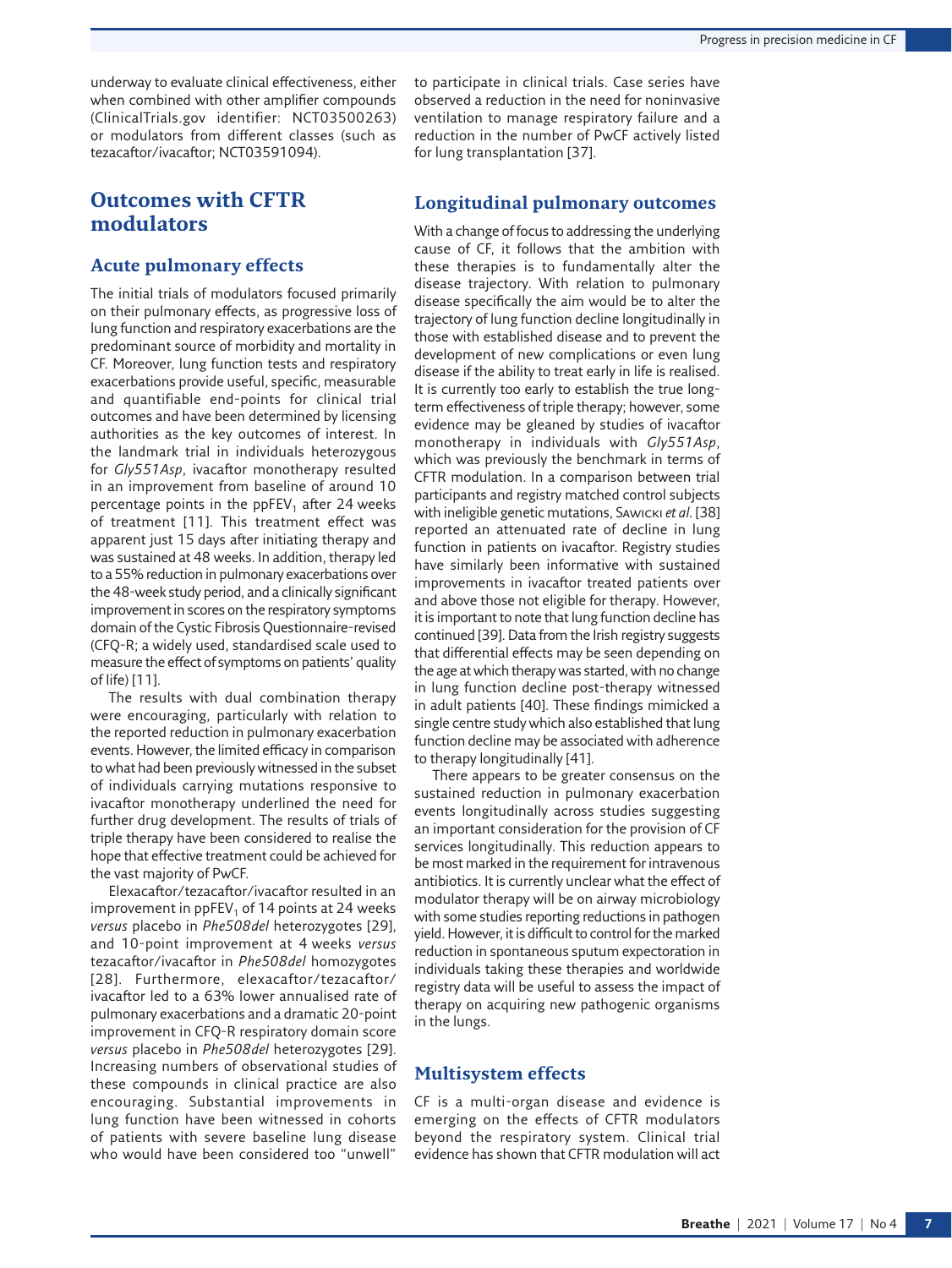beyond the respiratory system with demonstration of a reduction in sweat chloride as a biomarker of CFTR effect. The clinical implications of this finding may not be profound but would suggest that some individuals can reduce or stop sodium chloride supplementation which is advised for individuals with high sweat losses during warmer weather or in relation to intense exercise, and it may have an influence on the rare complication of Pseudo-Bartter syndrome if administered early in life.

Of greater interest is the influence of highly effective CFTR modulation on nutritional and pancreatic status. Improvements in weight and BMI are well-recognised in both randomised controlled trials and observational studies of *Gly551Asp* individuals receiving ivacaftor [\[11,](#page-10-9) [42,](#page-11-16) [43](#page-11-17)]. Elexacaftor/tezacaftor/ivacaftor triple therapy was shown to increase BMI and weight in phase 3 trials for both *Phe508del* heterozygotes and homozygotes [[28,](#page-10-27) [29](#page-10-18)]. Ivacaftor has also been shown to have a positive impact on linear growth in *Gly551Asp* individuals aged 6 to 11 years old [[43](#page-11-17)]. These findings are encouraging as nutritional status is a key influence on outcomes in CF. Additionally, pancreatic destruction in CF generally occurs very early in life (usually before 5 years of age) and necessitates the use of supplemental pancreatic enzymes in an effort to decrease problems with malabsorption. Case reports and clinical trials of modulator use in children under 5 years indicate that there may be improvement in pancreatic exocrine function in a proportion of individuals with *Gly551Asp* or other gating mutations treated with ivacaftor, and *Phe508del* homozygous individuals treated with lumacaftor/ivacaftor [\[43](#page-11-17)]. We await similar reports with elexacaftor/tezacaftor/ivacaftor. The clinical implications of this may be profound with a reduced need for supplemental enteral feeding likely; however, it is also not without caveats. PwCF have been long conditioned to have a high calorie diet and tailored dietary advice may now be needed for individuals who may be placed at risk of the complications of obesity.

A registry-based ivacaftor study reported a reduced prevalence and relative risk of CF-related diabetes in both their US and UK cohorts [\[44\]](#page-11-18). However, smaller studies have failed to show a consistent improvement in endogenous insulin production, glucose tolerance, insulin requirements or HbA1c following treatment with ivacaftor [\[43](#page-11-17)].

CF-related hepatobiliary disease is a nonspecific, heterogeneous diagnosis encompassing biliary tract disease, biliary cirrhosis, and both cirrhotic and non-cirrhotic liver disease. The registry-based ivacaftor study reported lower prevalence and relative risk of hepatobiliary complications in both their US and UK cohorts [[44](#page-11-18)]. Small studies have indicated that ivacaftor may reduce symptoms of gastro-oesophageal reflux disease, normalise intestinal pH and reduce intestinal inflammation (indicated by lower faecal calprotectin levels) [\[43\]](#page-11-17). However, in a larger study, reduction in prevalence of gastro-intestinal complications failed to reach statistical significance in either the US or UK cohort [[44](#page-11-18)].

CF bone disease is characterised by low bone mineral density. The large registry study reported a reduction in prevalence and relative risk of bone and joint disorders (defined as arthritis/ arthropathy, bone fracture, osteopenia and osteoporosis) in both the US and UK cohorts [[44\]](#page-11-18). A small study reported an improvement in lumbar z-spine scores in *Gly551Asp* individuals treated with ivacaftor [\[43](#page-11-17)].

Given the generalised gains in health reported with CFTR modulators, it seems likely that fertility would improve concurrently. Reports have highlighted normalisation of menstrual cycles as well as both planned and unplanned spontaneous pregnancies in individuals previously unable to conceive naturally [[43,](#page-11-17) [45\]](#page-11-19). However, the safety of modulators in pregnancy and lactation remains understudied. Animal models have not shown worrying signals, and a number of case reports and a survey of CF clinicians reporting on a total of 64 pregnancies have been encouraging, with no modulator-related fetal complications reported [[45\]](#page-11-19). Importantly, there have been reports of clinical decline in pregnant mothers following cessation of modulator therapy (based on the unknown risk to the fetus), prompting a resumption of therapy during pregnancy [\[45\]](#page-11-19).

[Figure 3](#page-8-0) summarises the pulmonary and multisystem effects of CFTR modulators.

#### **Side-effects and adverse events**

The safety profile of CFTR modulators in trials and beyond has been encouraging [\[11,](#page-10-9) [28](#page-10-27), [29](#page-10-18), [44\]](#page-11-18). In general, CFTR modulators appear to be well tolerated although the limited timeframe since licensing needs to be acknowledged [[46](#page-11-20)]. In CFTR modulators currently available in clinical practice (ivacaftor, lumacaftor/ivacaftor, tezacaftor/ivacaftor, and elexacaftor/tezacaftor/ivacaftor), the most frequently reported adverse events are pulmonary exacerbations, cough, and increased sputum [\[47\]](#page-11-21). With respect to extrapulmonary adverse events, the more frequently reported are headache and diarrhoea [\[47](#page-11-21)]. Lumacaftor/ivacaftor had the highest drug discontinuation rate among CFTR modulators approved for clinical use, with 2.8% of the study cohort discontinuing use [\[47](#page-11-21)], but significantly higher rates of discontinuation have been reported in practice [[48\]](#page-11-22). Some areas of concern have included a small but notable risk of significant rises in liver function tests, dictating that blood tests are performed at least quarterly in the first year and annually thereafter. Following on from findings in animal studies, there has been a concern that ivacaftor may give rise to juvenile cataracts, but this has not at this point been deemed a significant problem in humans.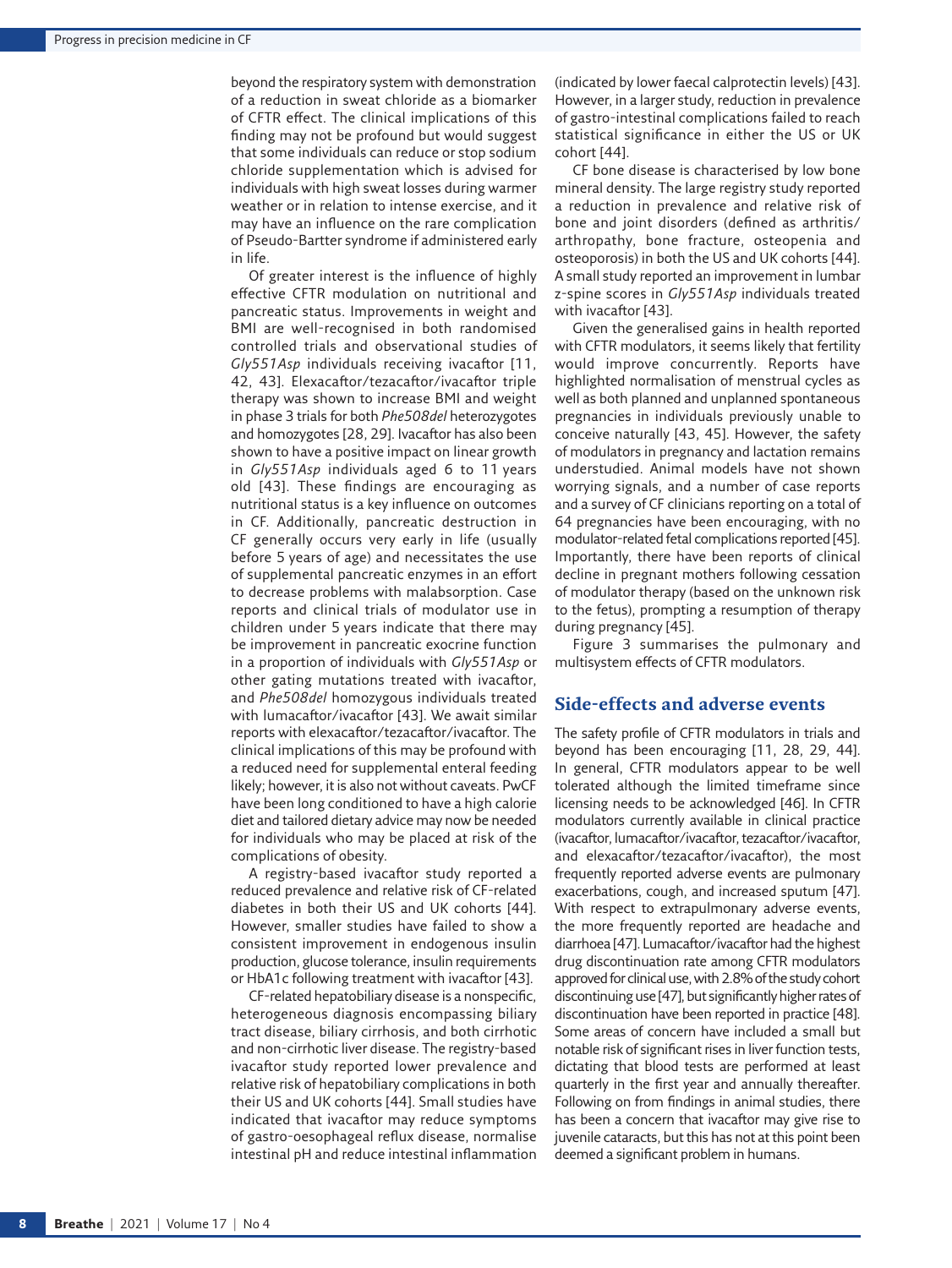

<span id="page-8-0"></span>**Figure 3** *Reported and potential respiratory and multisystem effects of CFTR modulators. GORD: gastro-oesophageal reflux disease.*

## **Drug–drug interactions**

Metabolism of CFTR modulators is primarily by the cytochrome P450 (CYP) family of enzymes. Cytochrome enzymes can be induced or inhibited by a number of drugs, resulting in either enhanced metabolism, faster elimination and lower drug levels; or slower metabolism, slower elimination and increased drug levels, respectively. The P450 subtypes CYP3A4 and CYP3A5 metabolise ivacaftor, tezacaftor and elexacaftor to less active metabolites, leading to lower levels of active drug [[49\]](#page-11-23). Lumacaftor levels are unchanged by CYP3A [\[49](#page-11-23)]. Along with a number of other medications (including carbamazepine, phenytoin, rifampicin, gliclazides, barbiturates and glucocorticoids), lumacaftor and, to a lesser extent, ivacaftor induce CYP3A, and so lead to lower levels of active drug. There are a number of drugs that inhibit CYP3A, leading to increased modulator levels, including macrolide antibiotics, azole anti-fungals, amiodarone and grapefruit juice. Lumacaftor also induces and inhibits several other CYP enzymes with the potential for a number of other drug–drug interactions including oral contraceptives, warfarin, fluoxeteine, omeprazole and voriconazole [[49\]](#page-11-23). Elexacaftor has the potential to increase exposure to some statin therapies and caution should be exerted. Importantly no significant impact on hormonal contraception has been witnessed in elexacaftor/ tezacaftor/ivacaftor.

## **Ongoing challenges**

The introduction of therapies with a profound impact on health status and quality of life of individuals is not without challenges for PwCF and their care teams alike. Although widely welcomed, the psychological impacts of these therapies should not be underestimated, and periods of adjustment may be needed to such a dramatic change in one's health status. PwCF may feel unprepared for life with a potentially changed horizon. School or university absenteeism due to previous ill health may diminish preparedness for some individuals with large clinical benefits. Some may feel regret that this medication was not available sooner before a decline in their own health status or even reflect on peers they may have lost to the condition who did not get the opportunity to see if these treatments worked for them. Some individuals of course will not tolerate these medications, which will pose its own challenges. Psycho-social teams are engrained within CF multidisciplinary care teams and their roles will remain essential as newfound challenges emerge.

Any improvements in survival would further the pre-existing trend of an expanding adult CF population with a greater degree of chronic disease and treatment-related complications. In addition to well recognised extrapulmonary complications such as diabetes and osteoporosis, an increase in survival may lead to the emergence of complications of ageing such as cardiovascular disease or chronic kidney disease due to factors such as diabetes and aminoglycoside use [\[50](#page-11-24)]. There is also an increased risk of gastrointestinal malignancies in CF [\[51](#page-11-25)], which will become more relevant as the demographics of CF populations change. This will likely alter the nature of work in CF centres as multidisciplinary care teams proactively screen for age-related complications and promote health into middle age and beyond.

The role of current therapies in CF will also need to be actively explored. Whilst it is likely that those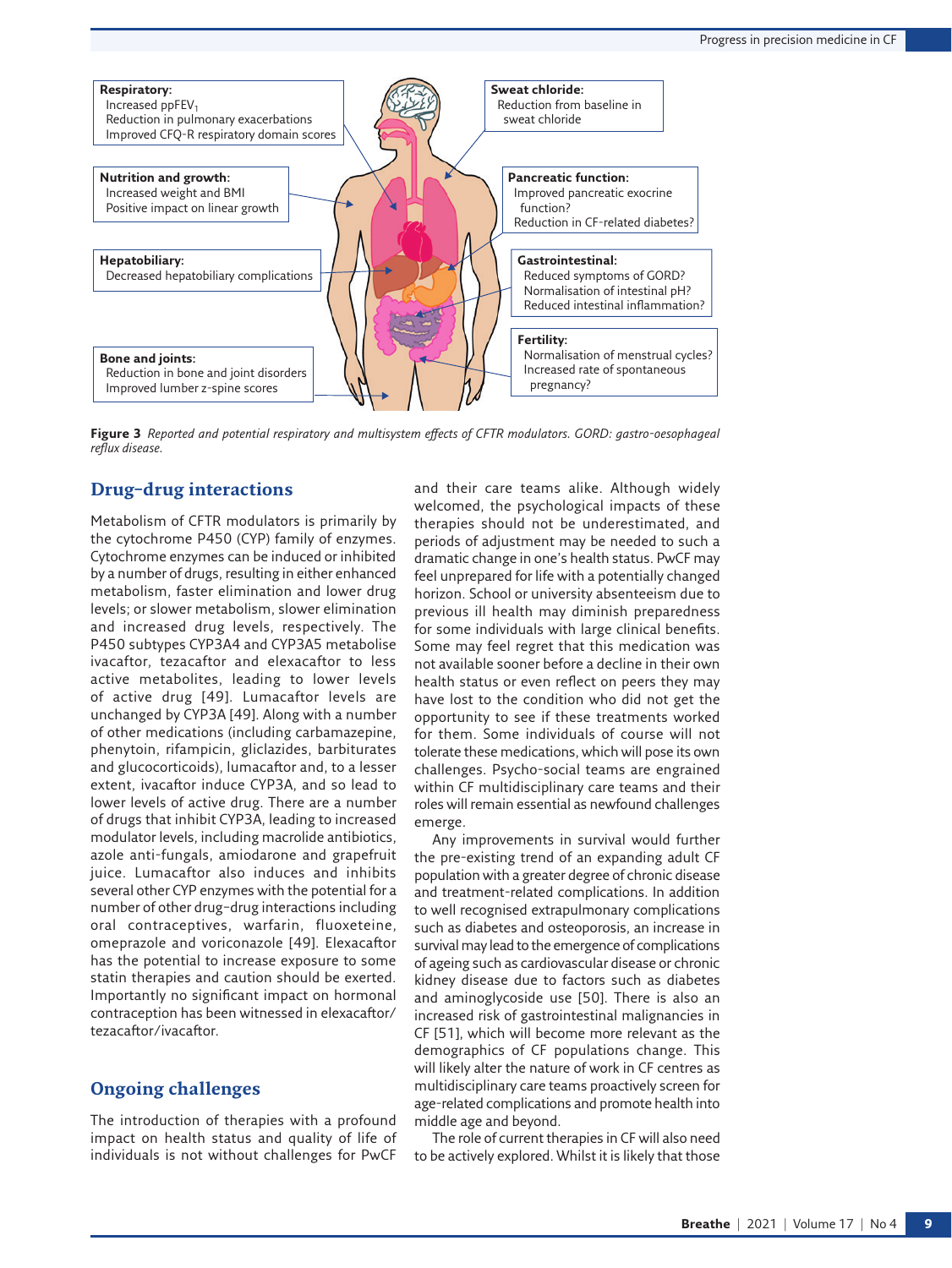# **Self-evaluation questions**

- 1. The most common class of CF mutations affect CFTR function in which way?
	- a) No functional CFTR being created (class I)
	- b) CFTR protein folding and trafficking to the cell membrane (class II)
	- c) A defective channel gate which diminishes the function of CFTR (class III)
	- d) The CFTR channel is faulty at the cell membrane (class IV)
	- e) CFTR is not expressed at the membrane in sufficient quantities (class V)
	- f) CFTR has reduced stability at the cell membrane (class VI)
- 2. The triple CFTR modulator elexacaftor/tezacaftor/ivacaftor is made up of which types of modulators?
	- a) 2 potentiators and 1 corrector
	- b) 1 potentiator and 2 correctors
	- c) 1 potentiator, 1 corrector and 1 stabiliser
- 3. Which of these extrapulmonary effects of CFTR modulators have not been reported in the literature?
	- a) Reduction in sweat chloride concentration
	- b) Increase in body mass index
	- c) Reduction in anxiety
	- d) Increase in linear growth
- 4. Which of the following CFTR modulators would an 18-year-old person with CF heterozygous for Phe508del and W1282X (a MF mutation) be eligible for?
	- a) Ivacaftor
	- b) Lumacaftor/ivacaftor
	- c) Tezacaftor/ivacaftor
	- d) Elexacaftor/tezacaftor/ivacaftor
- 5. Which of the following statements is incorrect?
	- a) CFTR modulators target the underlying defect in cystic fibrosis
	- b) Clinical trials show a substantial improvement in lung function with CFTR modulators currently licensed for use
	- c) CFTR modulators have a range of extrapulmonary effects which need careful monitoring
	- d) All people with CF are currently eligible for CFTR modulators

chronically colonised with airway pathogens will continue to derive some benefit from therapies such as nebulised antibiotics, the role of other therapies such as nebulised mucolytics is less clear and is an active area of study. Great efforts will have to be placed on evaluating current therapies, and the balance between treatment burden and health outcomes for individuals who are benefitting from these therapies.

Another great challenge is the heterogeneous availability of these medications worldwide, with individuals in many countries unable to access therapies due to issues such as licensing and cost. A major priority for the CF community globally is to ensure the "standard of care" can be met for all individuals. Additionally, approximately 10% of individuals will not benefit from these medications due to their specific gene mutations being unresponsive. Further research is taking place and is acutely needed to find solutions which may offer this population similar advantages to those seen in the majority. Efforts should also be focused on improving the efficacy of these existing therapies as CFTR function is not normalised for the majority of individuals; however, trial design may be challenging and require "washout" periods of existing therapies which will place individuals at risk of decline.

# **Conclusions**

CFTR modulator therapies currently in clinical practice have had profound impacts on the health and wellbeing of PwCF. Further study is required to fully project the impact that these medications will have longitudinally, but it is likely to become more significant as licensing expands to younger age groups. There remains a key unmet need for a substantial minority of patients who do not qualify for access to these therapies or cannot gain access, which provides key goals for CF care teams into the future.

# Key points

- CF is a multisystem autosomal recessive condition caused by mutations in the *CFTR* gene, which codes for the CFTR protein.
- Different mutations to the *CFTR* gene disrupt the normal function of the CFTR channel in different ways.
- Understanding the molecular consequences of specific genetic mutations has resulted in the development and subsequent clinical use of highly effective therapies for a majority of patients with CF.
- CFTR modulator therapies are likely to significantly alter the clinical course and usual management of CF.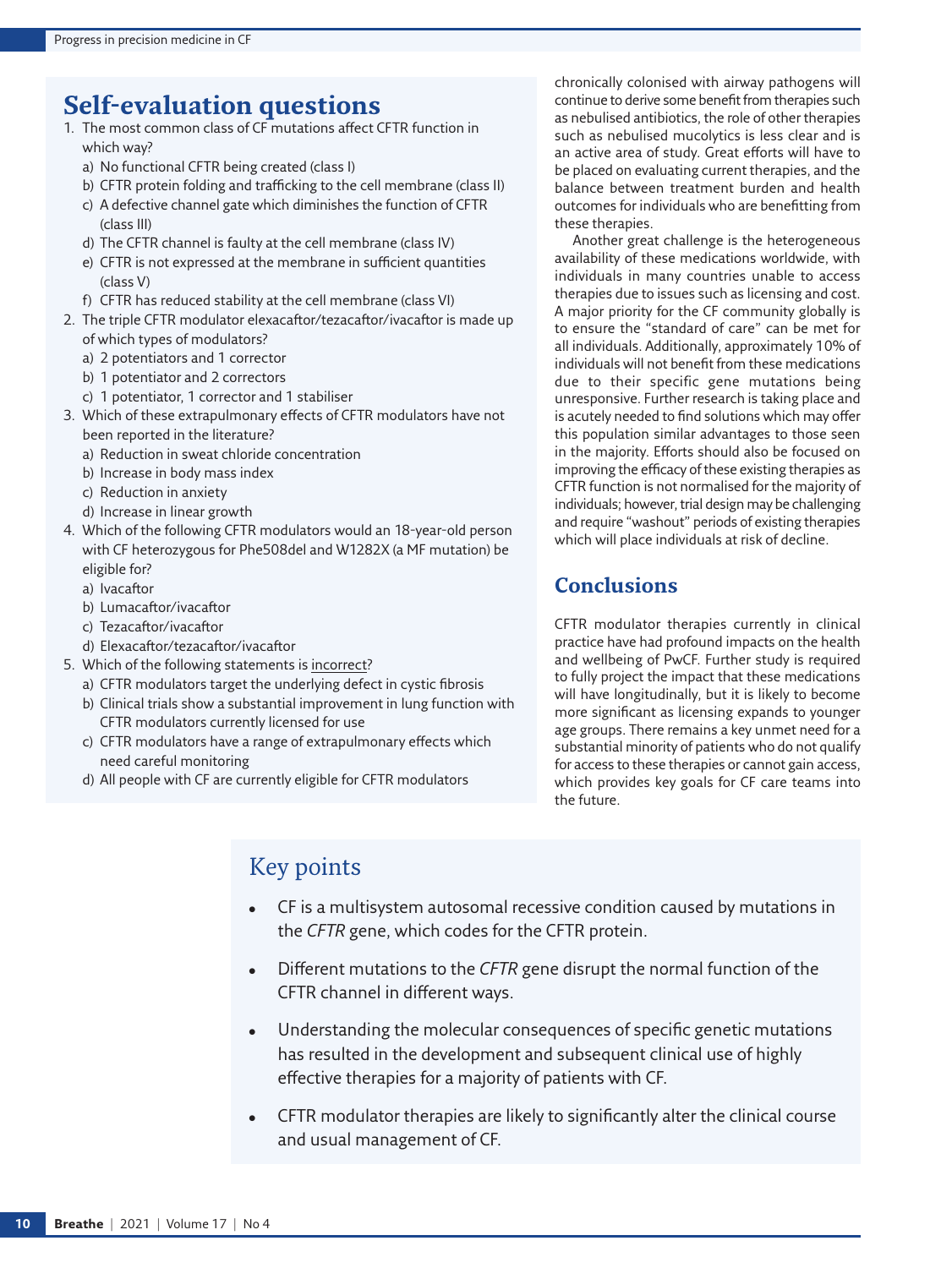#### **Affiliations**

#### **Daniel H. Tewkesbury1,2, Rebecca C. Robey2,3, Peter J. Barry1,2**

1Manchester Adult Cystic Fibrosis Centre, Wythenshawe Hospital, Manchester University NHS Foundation Trust, Manchester, UK. 2Division of Immunology, Immunity to Infection & Respiratory Medicine, University of Manchester, Manchester, UK. 3The North West Lung Centre, Wythenshawe Hospital, Manchester University NHS Foundation Trust, Manchester, UK.

#### **Conflicts of interest**

P.J. Barry reports receiving consulting fees from Vertex pharmaceuticals, Insmed pharmaceuticals and Gilead, outside the submitted work. Payment or honoraria for lectures, presentations, speakers' bureaus, manuscript writing or educational events received from Vertex pharmaceuticals and Gilead pharmaceuticals, outside the submitted work. D.H. Tewkesbury and R.C. Robey have nothing to disclose.

#### **References**

- <span id="page-10-0"></span>1. Barben J. First description of cystic fibrosis. *J Cyst Fibros* 2021; 20: 183.
- <span id="page-10-1"></span>2. Kerem B, Rommens JM, Buchanan JA, *et al.* Identification of the cystic fibrosis gene: genetic analysis. *Science* 1989; 245: 1073–1080.
- 3. Riordan JR, Rommens JM, Kerem B, *et al.* Identification of the cystic fibrosis gene: cloning and characterization of complementary DNA. *Science* 1989; 254: 1066–1073.
- <span id="page-10-2"></span>4. Rommens JM, Iannuzzi MC, Kerem B, *et al.* Identification of the cystic fibrosis gene: chromosome walking and jumping. *Science* 1989; 245: 1059–1065.
- <span id="page-10-3"></span>5. CFTR2. CFTR2 Variant List History. [https://cftr2.org/](https://cftr2.org/mutations_history) [mutations\\_history](https://cftr2.org/mutations_history) Date last accessed: 16 June 2021. Date last updated: 31 July 2020.
- <span id="page-10-4"></span>6. Welsh MJ, Smith AE. Molecular mechanisms of CFTR chloride channel dysfunction in cystic fibrosis. *Cell* 1993; 73: 1251–1254.
- <span id="page-10-5"></span>7. Rowe SM, Miller S, Sorscher EJ. Cystic fibrosis. *N Engl J Med* 2005; 352: 1992–2001.
- <span id="page-10-6"></span>8. Veit G, Avramescu RG, Chiang AN, *et al.* From CFTR biology toward combinatorial pharmacotherapy: expanded classification of cystic fibrosis mutations. *Mol Biol Cell* 2016; 27: 424–433.
- <span id="page-10-7"></span>9. Van Goor F, Hadida S, Grootenhuis PDJ, *et al.* Rescue of CF airway epithelial cell function in vitro by a CFTR potentiation, VX-770. *Proc Natl Acad Sci USA* 2009; 106: 18825–18830.
- <span id="page-10-8"></span>10. Accurso FJ, Rowe SM, Clancy JP, *et al.* Effect of VX-770 in persons with cystic fibrosis and the G551D-CFTR mutation. *N Engl J Med* 2010; 363: 1991–2003.
- <span id="page-10-9"></span>11. Ramsey BW, Davies J, McElvaney NG, *et al.* A CFTR Potentiator in patients with cystic fibrosis and the G551D mutation. *N Engl J Med* 2011; 365: 1663–1672.
- <span id="page-10-10"></span>12. Flume PA, Liou TG, Borowitz DS, *et al.* Ivacaftor in subjects with cystic fibrosis who are homozygous for the F508del-CFTR mutation. *Chest* 2012; 142: 718–724.
- <span id="page-10-11"></span>13. De Boeck K, Munck A, Walker S, *et al.* Efficacy and safety of ivacaftor in patients with cystic fibrosis and a non-G551D gating mutation. *J Cyst Fibros* 2014; 13: 674–680.
- <span id="page-10-12"></span>14. Moss RB, Flume PA, Elborn JS, *et al.* Efficacy and safety of ivacaftor in patients with cystic fibrosis who have an Arg117His-CFTR mutation: a double-blind, randomised controlled trial. *Lancet Respir Med* 2015; 3: 524–533.
- <span id="page-10-13"></span>15. Durmowicz AG, Lim R, Rogers H, *et al.* The U.S. Food and drug administration's experience with ivacaftor in cystic fibrosis. establishing efficacy using *in vitro* data in lieu of a clinical trial. *Ann Am Thorac Soc* 2018; 15: 1–2.
- <span id="page-10-14"></span>16. Harbeson SL, Morgan AJ, Liu JF, *et al.* Altering metabolic profiles of drugs by precision deuteration 2: discovery of a deuterated analog of ivacaftor with differentiated pharmacokinetics for clinical development. *J Pharmacol Exp Ther* 2017; 362: 359–367.
- <span id="page-10-15"></span>17. Yeh HI, Sohma Y, Conrath K, *et al.* A common mechanism for CFTR potentiators. *J Gen Physiol* 2017; 149: 1105–1118.
- <span id="page-10-16"></span>18. Kazani S, Rowlands DJ, Bottoli I, *et al.* Safety and efficacy of the cystic fibrosis transmembrane conductance regulator potentiator icenticaftor (QBW251). *J Cyst Fibros* 2021; 20: 250–256.
- <span id="page-10-17"></span>19. Rowe SM, Jones I, Dransfield MT, *et al.* Efficacy and safety of the CFTR potentiator icenticaftor (QBW251) in COPD: results from a phase 2 randomized trial. *Int J Chron Obstruct Pulmon Dis* 2020; 15: 2399–2409.
- <span id="page-10-19"></span>20. Van Goor F, Straley KS, Cao D, *et al.* Rescue of DeltaF508-CFTR trafficking and gating in human cystic fibrosis airway primary cultures by small molecules. *Am J Physiol Lung Cell Mol Physiol* 2006; 290: L1117–L1130.
- <span id="page-10-20"></span>21. Van Goor F, Hadida S, Grootenhuis PDJ, *et al.* Correction of the F508del-CFTR protein processing defect in vitro by the investigational drug VX-809. *Proc Natl Acad Sci USA* 2011; 108: 18843–18848.
- <span id="page-10-21"></span>22. Wainwright CE, Elborn JS, Ramsey BW, *et al.* Lumacaftorivacaftor in patients with cystic fibrosis homozygous for Phe508del CFTR. *N Engl J Med* 2015; 373: 220–231.
- <span id="page-10-22"></span>23. Taylor-Cousar JL, Munck A, McKone EF, *et al.* Tezacaftorivacaftor in patients with cystic fibrosis homozygous for Phe508del. *N Engl J Med* 2017; 377: 2013–2023.
- <span id="page-10-23"></span>24. Munck A, Kerem E, Ellemunter H, *et al.* Tezacaftor/ivacaftor in people with cystic fibrosis heterozygous for minimal function CFTR mutations. *J Cyst Fibros* 2020; 19: 962–968.
- <span id="page-10-24"></span>25. McKone EF, DiMango EA, Sutharsan S, *et al.* A phase 3, randomized, double-blind, parallel-group study to evaluate tezacaftor/ivacaftor in people with cystic fibrosis heterozygous for F508del-CFTR and a gating mutation. *J Cyst Fibros* 2021; 20: 234–242.
- <span id="page-10-25"></span>26. Rowe SM, Daines C, Ringshausen FC, *et al.* Tezacaftor-ivacaftor in residual-function heterozygotes with cystic fibrosis. *N Engl J Med* 2017; 377: 2024–2035.
- <span id="page-10-26"></span>27. Schwarz C, Sutharsan S, Epaud R, *et al.* Tezacaftor/ivacaftor in people with cystic fibrosis who stopped lumacaftor/ivacaftor due to respiratory adverse events. *J Cyst Fibros* 2021; 20: 228–233.
- <span id="page-10-27"></span>28. Heijerman HGM, McKone EF, Downey DG, *et al.* Efficacy and safety of the elexacaftor plus tezacaftor plus ivacaftor combination regimen in people with cystic fibrosis homozygous for the F508del mutation: a double-blind, randomised, phase 3 trial. *Lancet* 2019; 394: 1940–1948.
- <span id="page-10-18"></span>29. Middleton PG, Mall MA, Dřevínek P, *et al.* Elexacaftortezacaftor-ivacaftor for cystic fibrosis with a single Phe508del allele. *N Engl J Med* 2019; 381: 1809–1819.
- <span id="page-10-28"></span>30. Griese M, Costa S, Linnemann RW, *et al.* Safety and efficacy of elexacaftor/tezacaftor/ivacaftor for 24 weeks or longer in people with cystic fibrosis and one of more *F508del* alleles: interim results of an open-label phase 3 clinical trial. *Am J Respir Crit Care Med* 2021; 203: 381–385.
- <span id="page-10-29"></span>31. Barry PJ, Mall MA, Alvarez A, *et al.* Triple therapy for cystic fibrosis *Phe508del*-gating and -residual function genotypes. *N Engl J Med* 2021; 385: 815–825.

# **Suggested answers**

- 1. b.
- 2. b.
- 3. c.
- 4. d.
- 5. d.